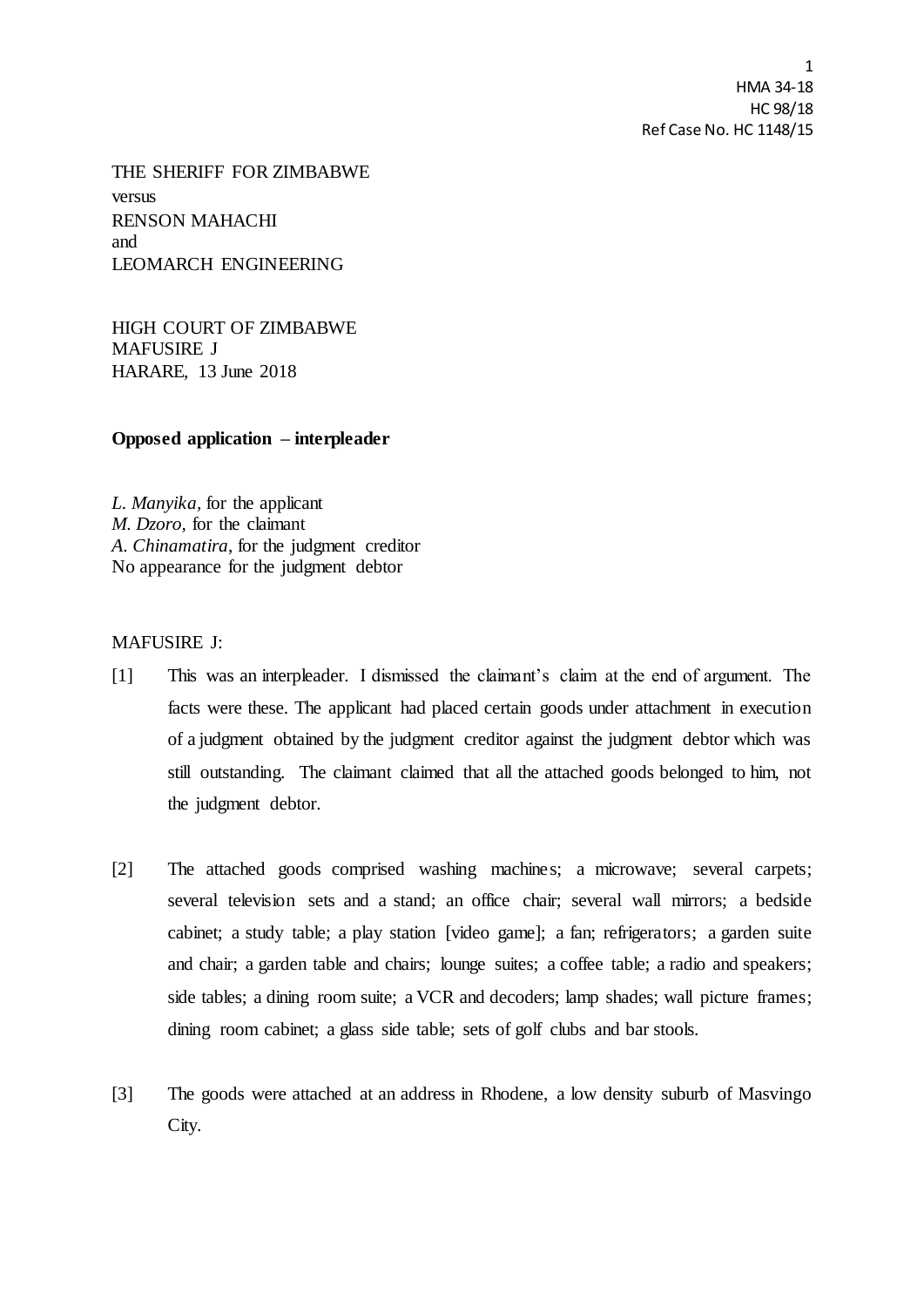- [4] The claimant claimed that the court only needed to look at the nature of the attached property to see that it was clearly household goods and personal effects that could not conceivably be assumed to be owned by the judgment debtor, a company. It was argued that the place of attachment was the claimant's place of residence and that the claimant was in possession of the goods when they were attached. In paragraphs 11 to 13 of his affidavit the claimant said:
	- "11. If First Respondent<sup>1</sup> is to execute, he [ $sic$ ] should target specifically the assets held by Takataka Plant Hire<sup>2</sup>, not me. I cannot lose my property to satisfy an alleged debt the Judgment Debtor would be liable for in its own capacity.
	- 12 The attached property belongs to me, this fact is obviously apparent from the very nature of the good [*sic*] removed as seen on Annexure "A"<sup>3</sup> . There is absolutely no link between the attached property and the Judgment Debtor.
	- 13 Proof of my ownership of the items attached is evident from the nature of the property. The items attached are clearly household items."
- [5] Developing the above argument further, Mr *Dzoro*, for the claimant, singled out the play station video game, televisions, and the sets of golf clubs as clearly being such household items and personal effects as could not reasonably be expected to be owned by a company.
- [6] Mr *Chinamatira*, for the judgment debtor, countered by saying the onus was on the claimant to prove ownership of the attached goods; that he could not do so by merely pointing to the nature and identity of the goods; that nothing stopped a company from owning televisions sets or golf clubs or video games; that the place at which the goods had been attached was the judgment debtor's registered office and place of business and that the claimant was its director and "owner".
- [7] For the law on the point the parties referred me to such cases as *Phillips N.O. v National Foods Ltd & Anor*<sup>4</sup> ; *Deputy Sheriff, Marondera v Traverse Investments [Pvt] Ltd &*

 $\overline{a}$ 

<sup>1</sup> The judgment creditor

<sup>2</sup> The judgment debtor

<sup>&</sup>lt;sup>3</sup> The Sheriff's inventory of attached goods

<sup>4</sup> 1996 [2] ZLR 532 [H]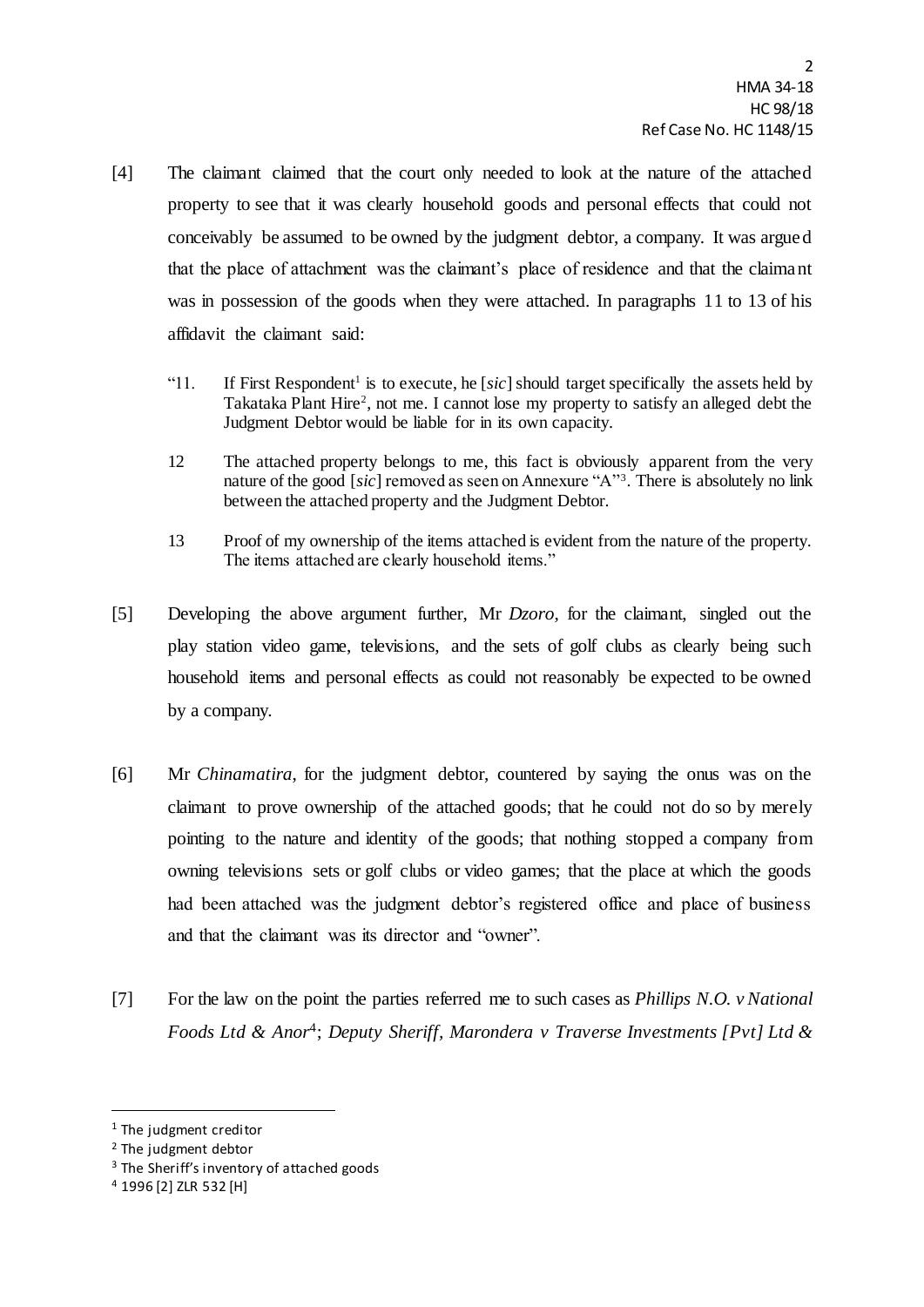*Anor*<sup>5</sup> ; *Sheriff of the High Court v Mayaya & Ors*<sup>6</sup> and *Sheriff of the High Court v Majoni & Ors*<sup>7</sup> .

- [8] One common thread running through such cases, and several others on the point, is that there is a rebuttable presumption that where someone is found in possession of movable goods, they are presumed to be the owner of that property. Where someone else other than the possessor claims to be the owner of those goods, they have the onus to prove, on a balance of probabilities, that they are the owner. There are no hard and fast rules on how they may go about proving such ownership. Every case depends on its own facts. The claimant may have to produce some evidence, such as receipts or other documents, if available, to prove ownership. A bald assertion that they are the owner is not enough.
- [9] *In casu*, certain salient facts were highlighted or brought to my attention. They were these. The address in Rhodene at which the goods were attached, Stand 14 Protea Avenue, was at all times the address for service for the judgment debtor. Mr *Chinamatira* said it was the judgment debtor's registered office and place of business. He produced no proof. But Mr *Dzoro* did not refute it. Instead he stressed that it was actually the claimant's residence with his family. He claimed that in the deeds office the property was registered in the name of the claimant. But he produced no proof either, promising to provide the title deed later. That was not good enough. The interpleader had been at the instance of the claimant. He had had two chances: firstly when he submitted an affidavit to the Sheriff which triggered the application. Secondly, when the Sheriff initiated the application and called upon both parties to file their notices of opposition within the requisite ten days. But all that the claimant kept saying was that the nature of the attached property showed that they were household goods and personal effects.
- <sup>5</sup> HH 11-03

 $\overline{a}$ 

- <sup>6</sup> HH 494-15
- <sup>7</sup> HH 689-15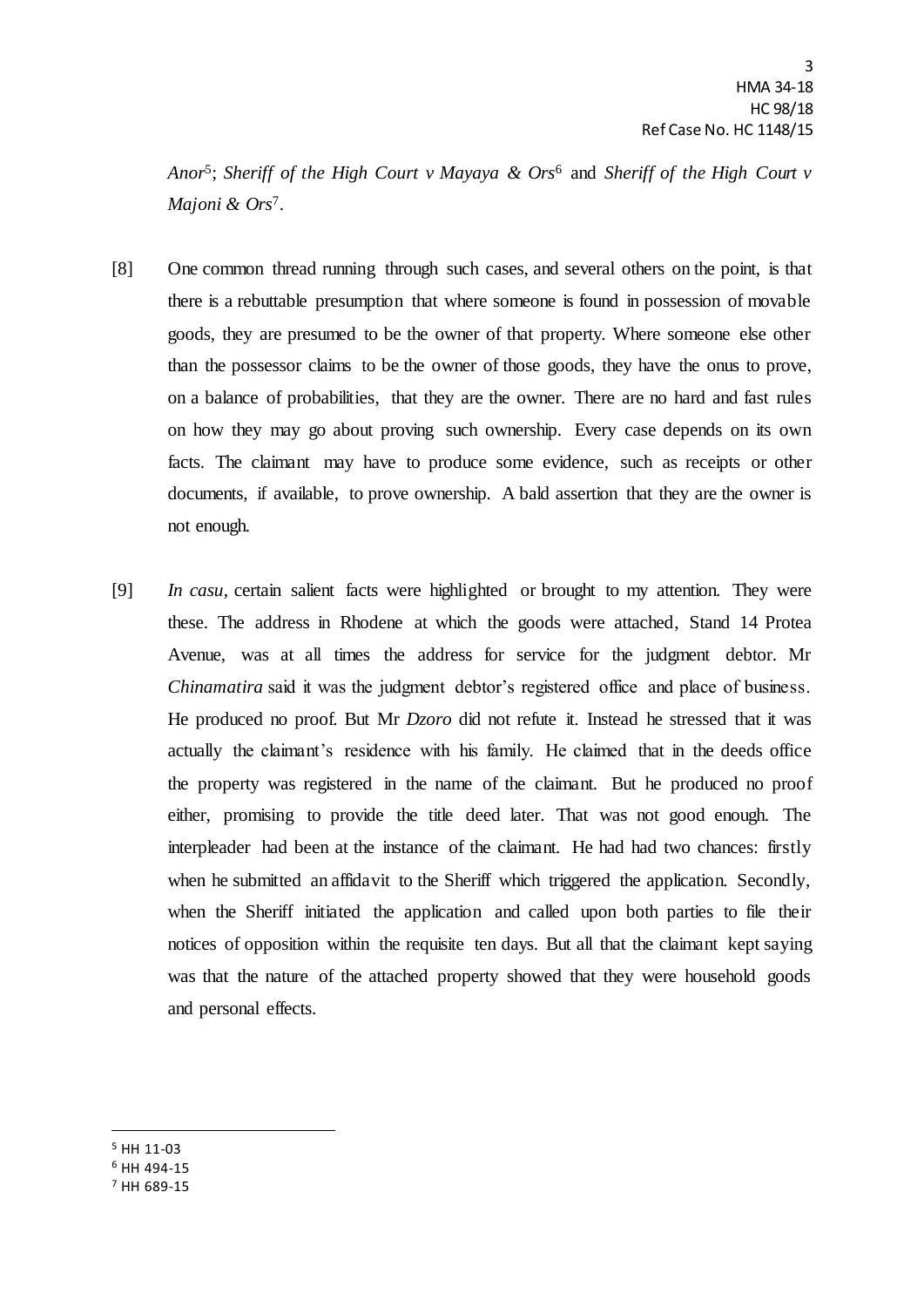- [10] Another salient factor highlighted by Mr *Chinamatira* was that the writ of execution was one against both movable and immovable property. Stand 14 Protea Avenue above was one of two properties singled out for attachment and said to have been transferred to the judgment debtor. Mr *Dzoro* had no meaningful response to that. If indeed the property was one transferred to the judgment debtor and if in the writ the judgment creditor wanted it attached in execution, then it was probably registered in the name of the judgment debtor.
- [11] Some issues could easily have been proved. Details of the registered office of a registered company are filed in the companies' office. Proof of ownership of an immovable property is obtained from the deeds office. But *in casu*, the parties were content to blitz each other and wear down the court with bald assertions and bare denials.
- [12] Mr *Dzoro's* argument that one only needed to look at the nature of the attached property to see that they were household goods and effects and that therefore I should find that they belonged to the claimant was lame and insufficient. The argument did not rebut the presumption of ownership by the judgment debtor. Whilst the goods that he singled out to press home the point: video games; golf clubs and televisions sets, are ordinarily personal items for enjoyment by natural persons, nothing precludes juristic persons from owning such type of goods as well, including immovable properties, all for the personal or exclusive enjoyment by such of their personnel as may be entitled to such perquisites. Mr *Chinamatira* claimed the claimant was the soul and brains of the judgment debtor. Mr *Dzoro* said there were other players. Characteristically, there was no proof either way. But it seemed more probable that the judgment debtor was the claimant's *alter ego*. At any rate, among the attached goods were an office chair; garden tables and chairs; a fan; toilet mirrors; refrigerators, and the like, goods that can ordinarily be found in company premises also.
- [13] In the end I decided the case on the question of onus. It was on the applicant. Dismally it failed to rebut the presumption that the attached goods belonged to the judgment debtor. I gave an order in terms of the applicant's alternative draft as follows: